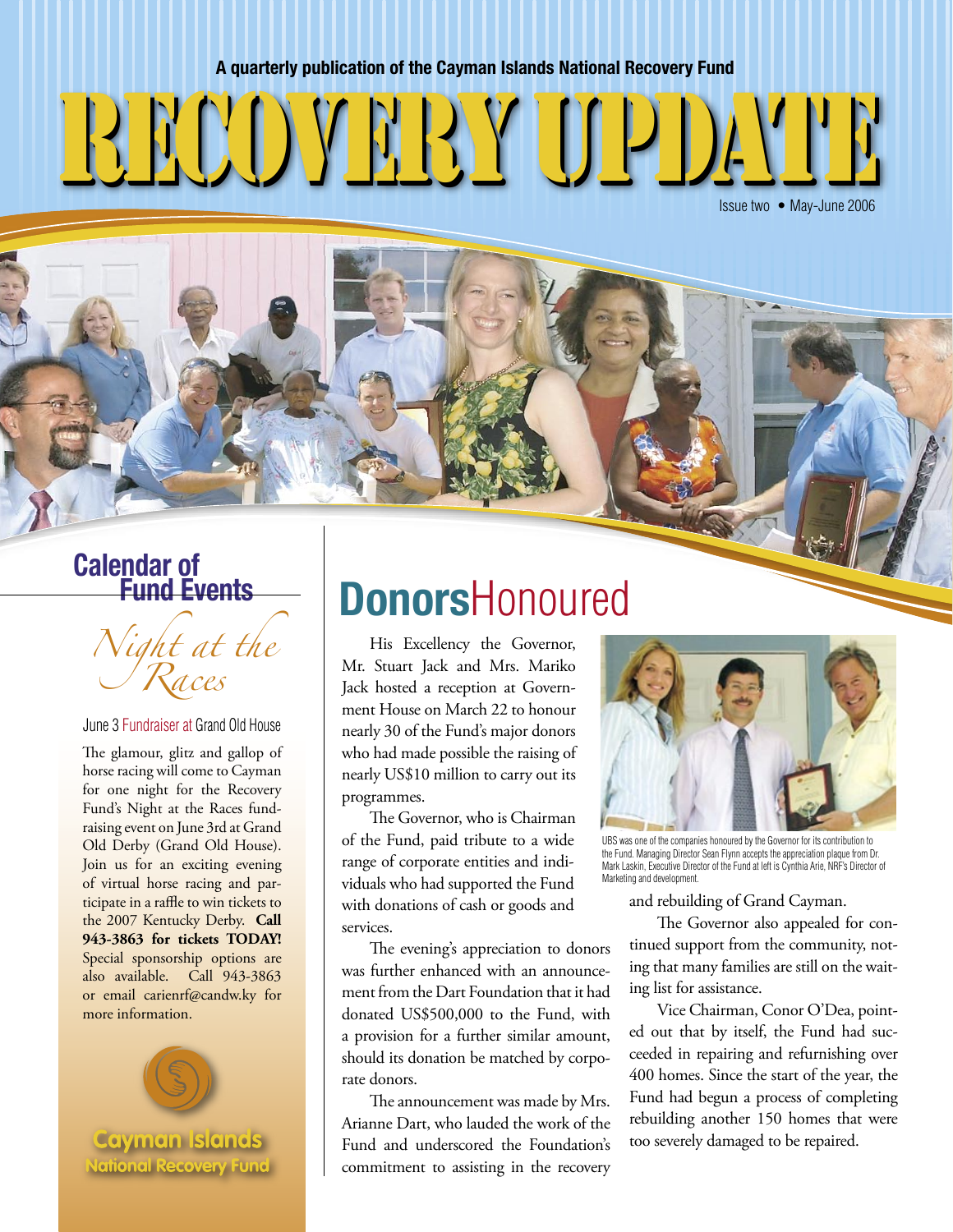## **Adopt** a Home



There is only one occupant of this West Bay residence who has lived there before, during and now 20 months after Hurricane Ivan took the roof, windows and doors of this home. The building remains standing, but very unstable as it was moved from its original foundation by heavy winds by what was believed to be a tornado. This home needs to be rebuilt and will cost CI\$75,000 to complete.



A 62-year old, retired widow lived in this home prior to Hurricane Ivan, but has had to stay with relatives since September 2004 because of the current conditions of her home. The structure received extensive damage to its roof and walls during the storm and therefore the 4-bedroom home needs to be demolished and rebuilt at a cost of CI\$95,000 (includes new foundation).

**Please support the Fund's Adopt-a-Home Programme with your donations to repair, rebuild or refurnish a home. 943-3864** *Call Now!* **323-0551**

## Meet the **Fund's Trustees**

The Fund has welcomed the newest addition to its Board of Trustees, Ms. Christina McLaughlin. Ms. McLaughlin,



who is Chief Financial Officer and Corporate Secretary of Dart Management Limited, was formally presented to the Fund's other trustees at the NRF's regular monthly meeting held on 24th April. She joins the following trustees on the board:

- His Excellency, the Governor Mr. Stuart Jack – Chairman
- Conor O'Dea Vice Chairman

Naul Bodden

- Bruce Dinwiddy former Governor of the Cayman Islands
- John Owen former Governor of the Cayman Islands
- Hon. Kenneth Jefferson, Financial Secretary
- Andrew Jones Enforcer
- Huw Moses
- Pastor Winston Rose
- Dan Scott
- Andreas Ugland
- Cayman National Trust

#### **Meet our Staff**

- Dr. Mark Laskin –
- Executive Director
- Cynthia Arie Director of Marketing & Development
- Aileen Samuel Special Projects Officer
- Tamara Welcome Customer Service Representative
- David Bodden Project Manager
- Ludlow Buckeridge Project Manager (part-time)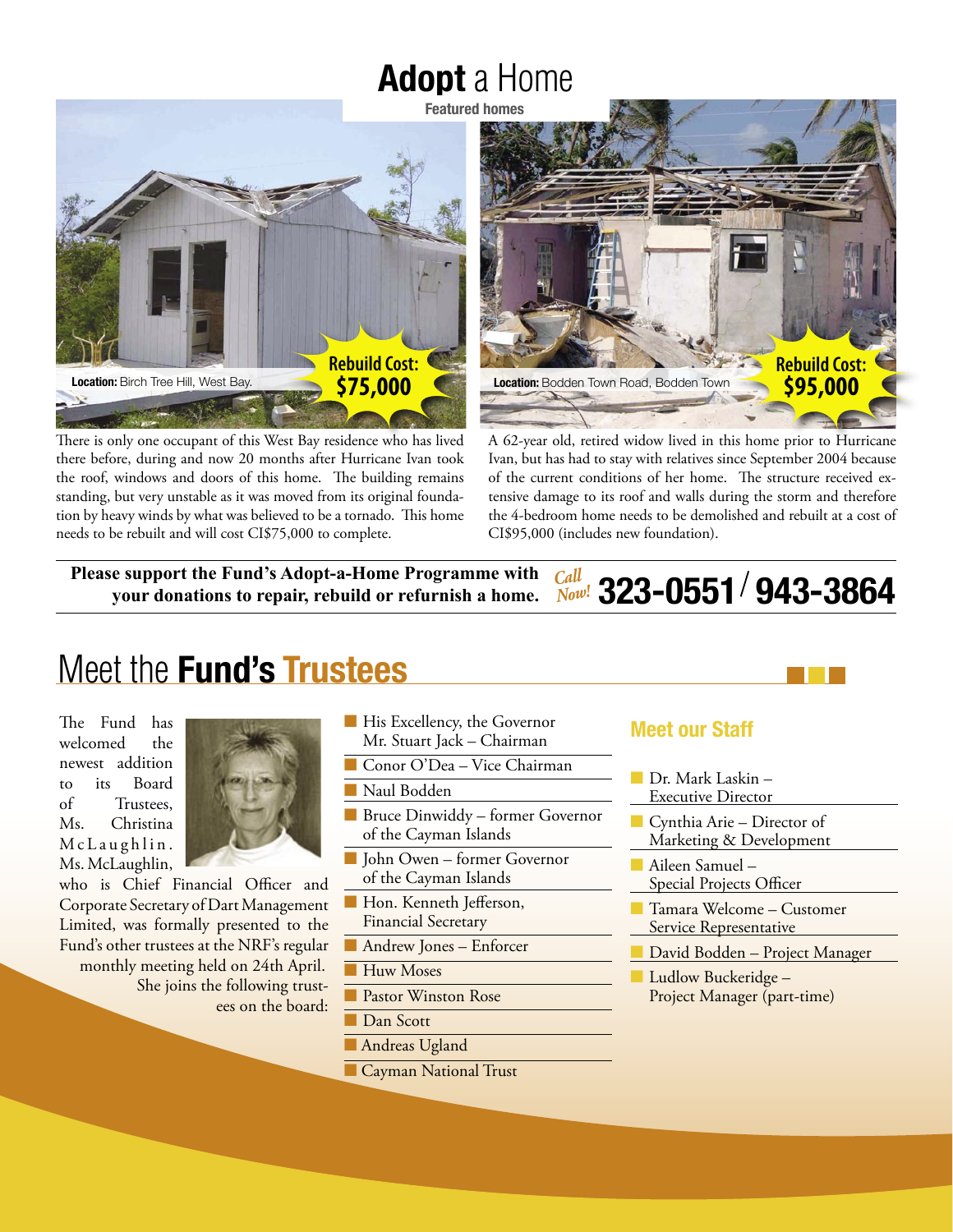### Progress **Report**

#### ■ Change is in the Air

Walkers, attorneys-at-law, have joined the list of donors and supporters to the Fund with the announcement of its "Change is in the Air" Fundraising programme, which has been launched in collaboration with Cayman Airways.

 The programme enables Cayman Airways passengers to contribute towards raising funds for a designated Cayman charity by placing a donation in special "Change in the Air" envelopes. The envelopes will be placed in the seat back pockets of every inbound and outbound Cayman Airways flight.

 The National Recovery Fund is the first charitable organisation designated by Walkers and Cayman Airways to benefit from the "Change in



the Air" programme.

 Walkers partner, Mark Lewis, stated, "This programme is the first of its kind to be launched in the Cayman Islands and is a simple yet effective way of fundraising on behalf of local charities. Both Walkers and Cayman Airways are pleased to be able to give something back to the community and jurisdiction that has been so good to us throughout the years."

#### ■ This Old House

A demolition crew was at work in Gun Bay tearing down the hurricanewrecked homes of Corine Conolly, and Ariadne Powell in preparation for their rebuilding. Thirty homes have been repaired or rebuilt in East End and another 25 are in varying stages of being worked on.



#### ■ Home, Sweet Home



Red, white, yellow and green decorated George Town resident, Ms. Doris Mejia, on Saturday, 8th April, when Digicel and Recovery Fund staff spent the morning landscaping the yard of her newly rebuilt home. Ms. Mejia's home was severely damaged by Hurricane Ivan, and Digicel kindly donated the funds to have her home rebuilt. "It's such a treat to have people care so much about me and my home. I



Houses demolished in East End to make way for rebuilding. (top) Foundation laid for one East End house that is undergoing rebuilding. (bottom)

**Remember!** You can still purchase your copy of **"36 Hours in September"**  *the Hurricane Ivan DVD.* Copies are available at the NRF offices. *Price reduced to* **only \$ 15ea.**